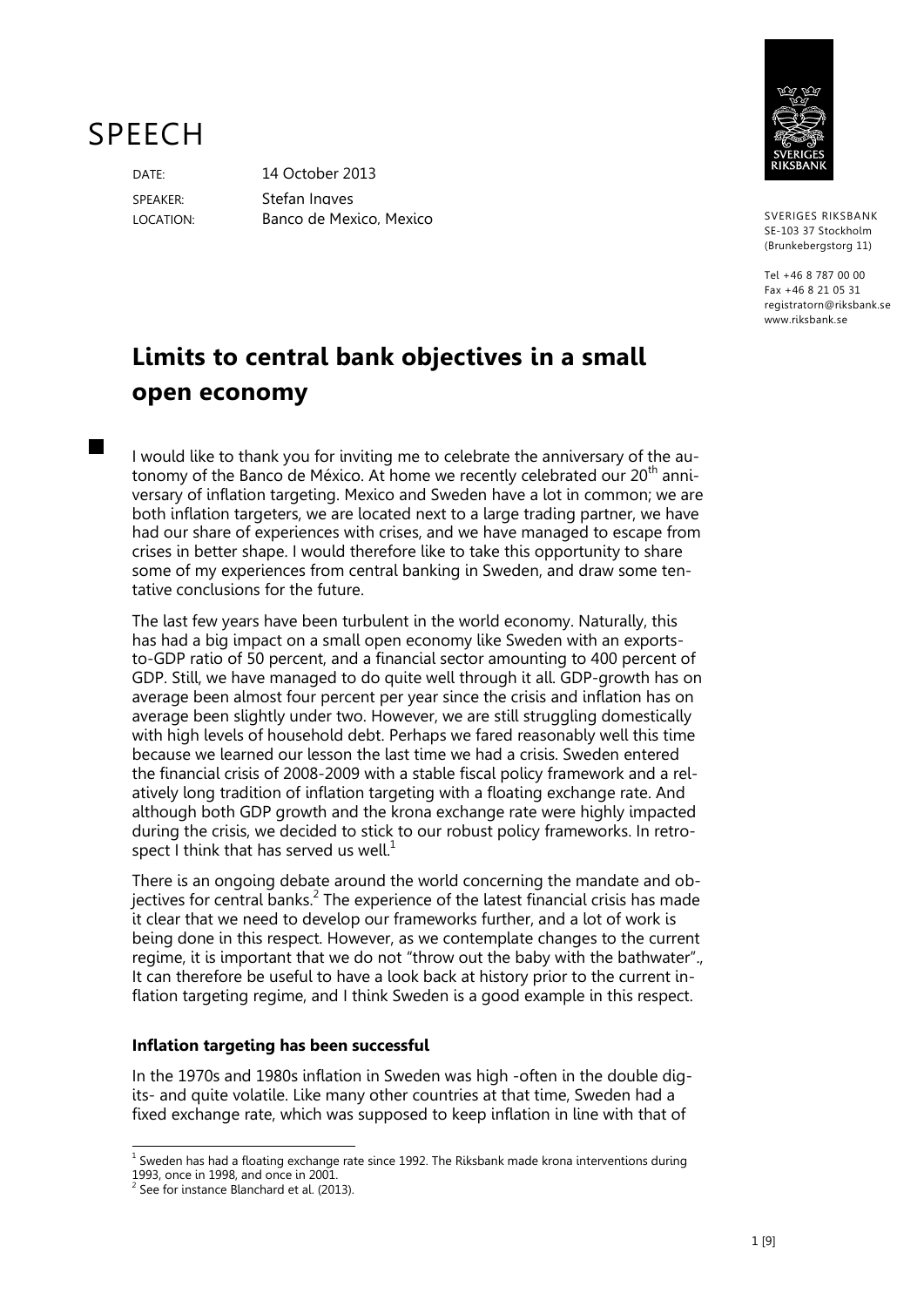

our trading partners. However, the fixed exchange rate regime lacked credibility and failed to become a nominal anchor in the formation of prices and wages. High nominal wage growth thus led to high inflation that eroded Swedish international competitiveness. This, in turn, led to a series of devaluations, which contributed to a generally unsustainable macroeconomic situation that finally culminated in a financial crisis in the early 1990's.

As going back to the old regime was unfeasible, Sweden ended up being one of the first countries in the world to implement inflation targeting. It was far from certain at that time that it would work. However, after a few years, inflation had dropped, inflation expectations had gradually adapted towards the new target and nominal interest rates could be lowered. Looking over the entire period, I would characterize the inflation targeting regime as a great success (see Figure 1). Since then, the Riksbank has managed to keep inflation low and relatively stable, while inflation expectations have remained firmly anchored around two percent (see Figure 2). This has not come at the expense of growth; GDP growth has on average been higher than before the implementation of the inflation target. It is important to keep this in mind, that the nominal anchor provided by the inflation target has been one of the great macroeconomic achievements of the last few decades. We should therefore aim at improving, not replacing, the current regime as we try to learn the lessons from the most recent crisis.

#### **Lessons from the financial crisis**

The relatively stable macroeconomic environment during the decade that preceded the financial crisis, often referred to as "the Great Moderation", perhaps induced some overconfidence in the ability of central banking to steer the macro economy. One obvious mistake was that we started taking financial stability for granted. This was illustrated for example by the absence of financial sector imperfections in the standard macroeconomic models used at the time. As we all know now, financial stability cannot be taken for granted, the lack of it can be very costly, and it can take a very long time to restore financial stability once it has been lost.

As a consequence, a new policy area is beginning to be implemented in different forms around the world -macroprudential policy. In time, as the macroprudential toolkit is tested and evaluated, this will take some of the weight off of monetary policy as regards financial stability concerns. However, we are not at that point yet, and I do not think that the existence of a well-functioning macroprudential framework will ever mean that financial stability concerns can be excluded from the monetary policy analysis. As became obvious during the crisis, a stable financial system works as a precondition for the functioning of monetary policy, so in fact the two are not separate but rather intertwined.

Therefore, perhaps in the future central banks will focus more on robust policies and less on fine-tuning. This, in turn, means that risks will have to be included in the standard analysis. Since financial stability concerns will have to be taken into consideration in the monetary policy framework, and since the credit cycle is more long lasting than the business cycle<sup>3</sup>, this also implies that central banks will have to start paying more attention to the period beyond the normal forecast horizon. This also means that from time to time the central bank might

-

 $3$  See for instance, Drehmann et. al. (2012), and Rey (2013).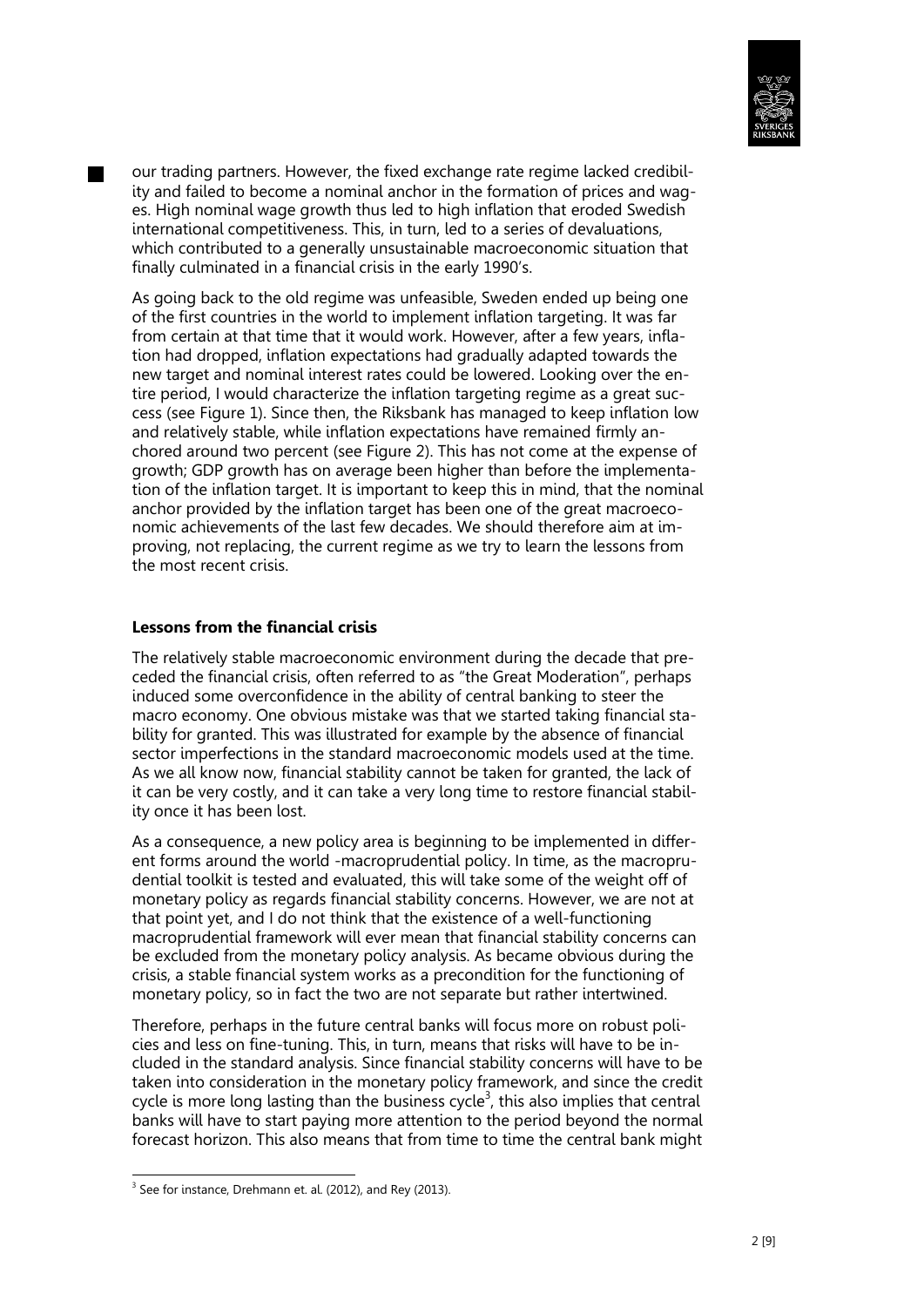

choose a more gradual approach in reaching the inflation target. The challenge then becomes how to communicate this to the public without any loss of transparency or confidence in the ambition of the central bank to reach the target.

#### **The Swedish experience with forward guidance**

The tool we have chosen is to publish a policy-rate path with a confidence interval. We have been doing this since 2007, and we have found that it has been a useful tool in taking some of the focus off of the current interest-rate decision and turning the focus to more long term issues and "the story" we are trying to tell. All along we have been very clear in our communication that this published repo-rate path is a forecast, not a promise. One would expect that if the market's forecasts for GDP and inflation were more or less in line with the Riksbank's forecasts, then market policy expectations would also be well aligned with the repo rate path. This was actually the case in the more stable macroeconomic environment prior to the crisis, when we first started publishing a path.

Until the crisis in 2008 the relationship between the official path and policy expectations, as measured by forward rates, were exactly as can be expected. In the case forward rates were not aligned previous to the announcement of the new policy-rate path, they would jump closely into line right after the announcement (see Figure 3). After the crisis, and maybe not surprisingly, steering market rates has proved much more difficult. In 2009, for instance, forward rates one year ahead were consistently above the published policy-rate path (see Figure 4). Forecasting policy rates has been difficult after the financial crisis, something which is illustrated by the width of the uncertainty bands around the forecast, which are based on previous forecast errors (see Figures 4 and 5). From that perspective, the probability that the policy rate will be as indicated by the path three years from now is actually very low. However, this does not seem to have had a negative impact on standard measures of credibility. Inflation expectations remain well anchored at our target of two percent. Furthermore, the initial intention with the repo-rate forecast was not only to guide market expectations, but also to be able to make consistent forecasts and to increase transparency. And for these objectives the policy-rate path has served us well.

# **Limits to the amount of "fine-tuning" that can be done**

Given the amount of uncertainty that we know surrounds any forecast, I have come to accept that there are limits to the amount of fine-tuning that can be done through monetary policy. If inflation is reasonably close to the target, monetary policy has done reasonably well. In a sense, as long as inflation expectations are well anchored, monetary policy can be considered to be achieving its main objective. Getting to that point, however, will not be possible unless considerations of the whole macroeconomic and financial situation of the economy are included in the analysis. However, even though the whole complexity of the economy is of importance to monetary policy, that does not mean that monetary policy can steer all the complex parts of economic reality. This is particularly true for small open economies, where international developments are often more important than domestic ones.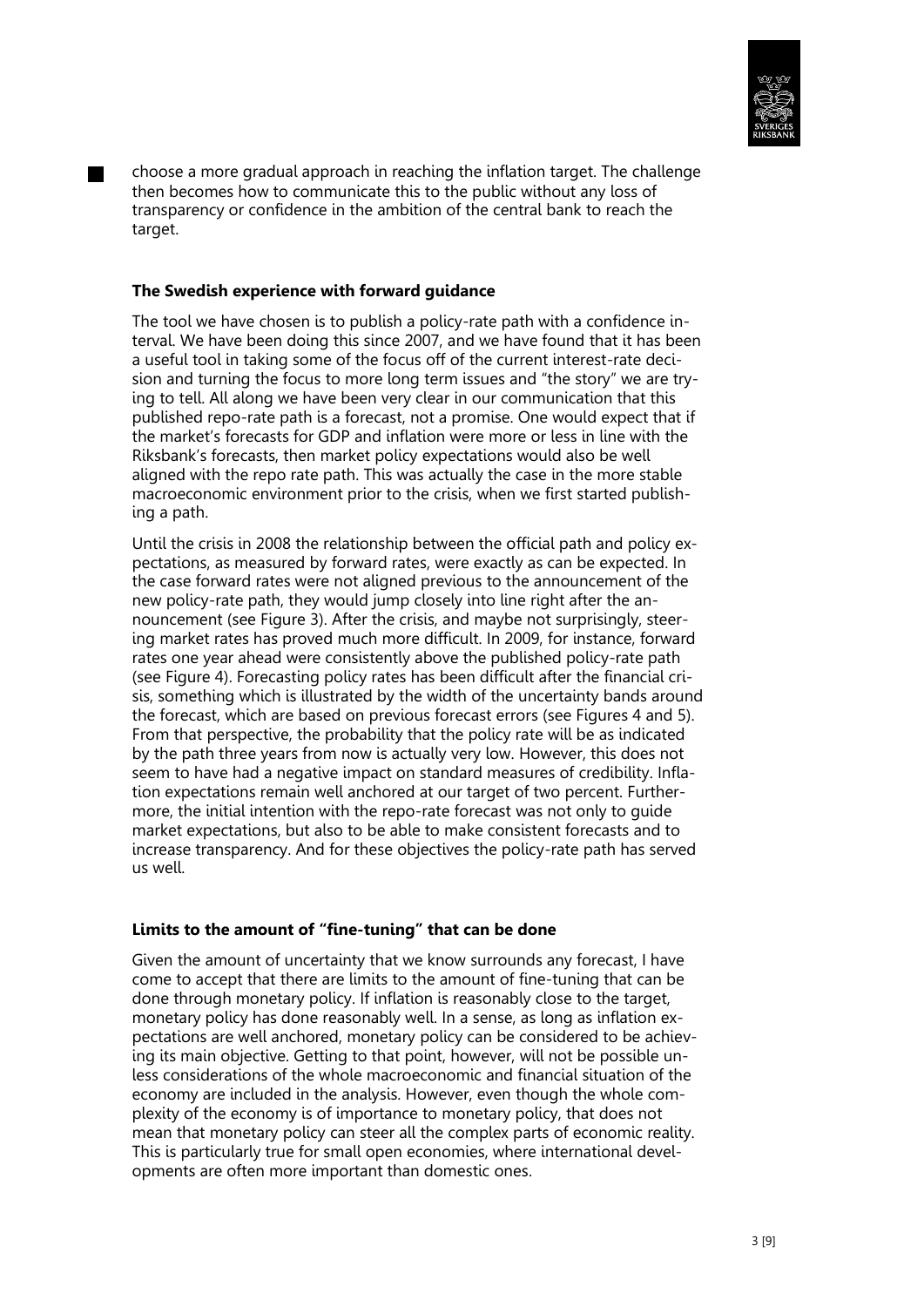

In this context it can be interesting to look at the difference between inflation in goods- and service prices. Goods prices generally have a high imported content with prices set mainly on international goods markets. Service prices, on the other hand, are more affected by domestic factors such as wages. In Sweden, service-price inflation has been more stable and close to the target of two percent over the last decade and a half (see Figure 7). Meanwhile, goods-price inflation has been more volatile, and has on average been negative. Presumably, it is easier for domestic monetary policy to influence the trend in service prices than that of goods prices, which have a high imported content. Even though domestic monetary policy can affect imported inflation through the exchange rate channel, in practice the interest rate parity condition does not always hold, since exchange rates are influenced by risk premiums and other factors outside of the control of the central bank. A further complication is that attempts to correct for trending imported deflation might give rise to domestic risks of overheating or other imbalances such as inflated asset- or house prices.

In Sweden we have decided not to target the exchange rate, but have rather tried to communicate to markets how we view possible inflationary impulses that might arise as the value of the krona fluctuates. The nominal tradeweighted krona exchange rate depreciated by about 20 percent during the financial crisis and has appreciated by more than that since then (see Figure 8). Clearly, large movements in the exchange rate will feed through to inflation, but if inflation expectations are well anchored, second round effects can be contained. Exchange rates are likely to fluctuate; in particular as different countries start to wind down monetary policy stimulus at different speeds, which is something we will have to deal with in the coming years. Furthermore, estimates of equilibrium values of exchange rates are inherently uncertain. All in all, I think our experience shows that it is difficult to know with any degree of certainty that the exchange rate has moved permanently to an extent that matters enough to warrant intervention.

#### **Monetary policy should be robust**

To sum up, I believe that central banks have to learn to live with the fact that inflation and resource utilization are going to be influenced by a number of factors that are simply out of their realm of control. Research has shown that in the presence of uncertainty the optimal policy is for the central bank to act more gradually in moving inflation towards the target. 4 It is important that we do not repeat the mistakes made during the Great Moderation and become overly confident again. As Milton Friedman mentioned already in the 1960s "[T]he central problem is not to construct a highly sensitive instrument that can continuously offset instability introduced by other factors, but rather to prevent monetary arrangements from themselves becoming a primary source of instability".<sup>5</sup> We should therefore recognize our limitations, and conduct policies that are robust; that generate a reasonably good outcome over a large span of possible future events.

In a world characterized by uncertainty, inflation will not always be on target, and monetary policy will not be able to perfectly smooth all the swings of the

 4 This result is given in Williams (2013) for instance. There is a large literature on the effects of uncertainty for optimal monetary policy and the result depends on the type of uncertainty, the welfare function, if learning is present, etc. See for instance Gaspar et. al. (2010), Söderström (2002), and Bernanke (2004).

<sup>&</sup>lt;sup>5</sup> Friedman, Milton (1960), *A Program for Monetary Stability*, Fordham University Press.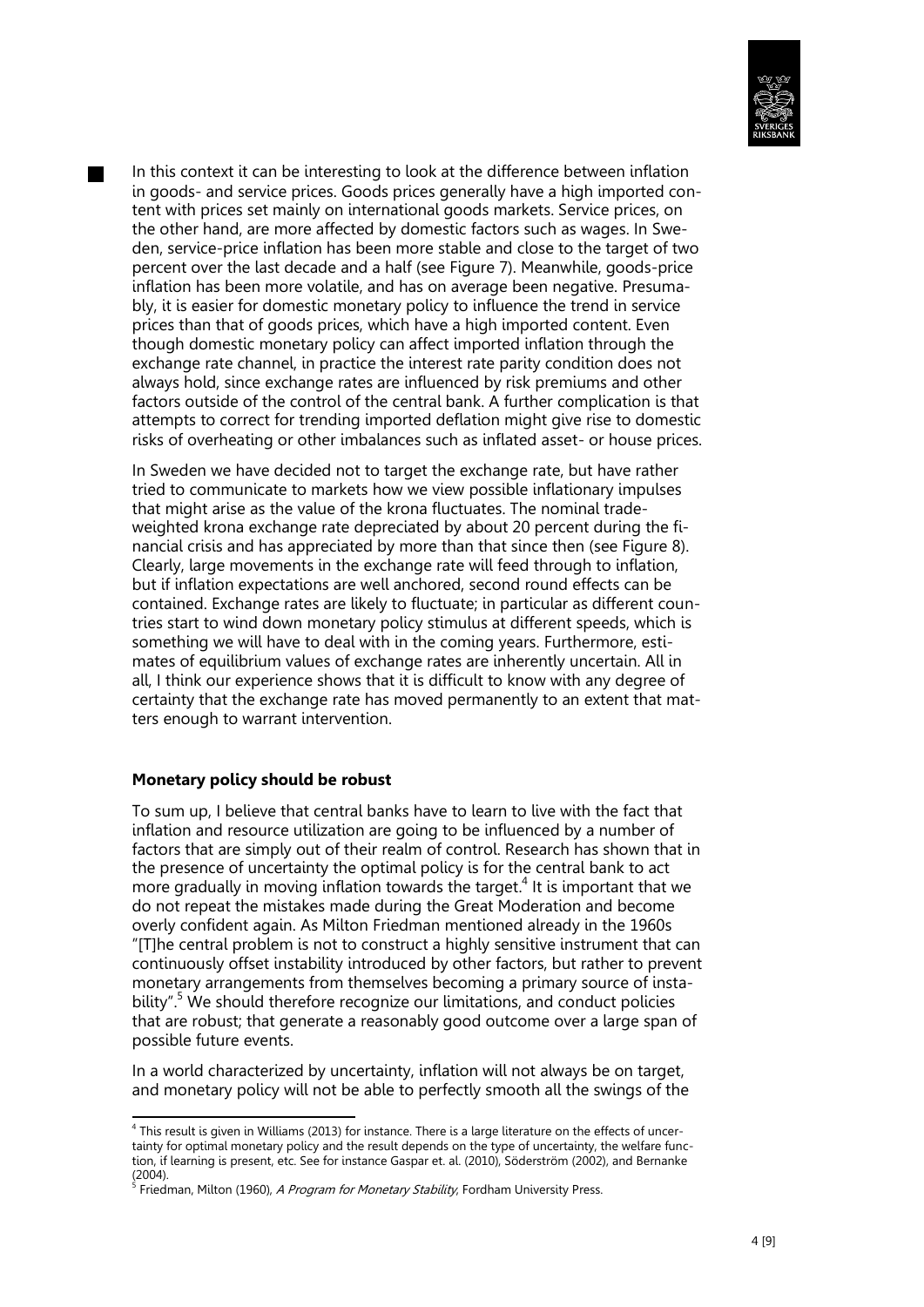

business cycle, but policy can be conducted in a manner so that major mistakes are avoided, while the outcome in terms of inflation and resource utilization is "good enough".

#### **References**

Bernanke, Ben S. (2004). "Gradualism," Speech, May 20. http://www.federalreserve.gov/boarddocs/speeches/2004/200405202/default.h tm

Blanchard, Olivier, Dell'Ariccia, Giovanni and Mauro, Paolo (2013). "Rethinking Macro Policy II: Getting Granular". IMF Staff Discussion Note 13/03, International Monetary Fund.

Drehmann, Mathias, Borio, Claudio, and Tsatsaronis, Kostas (2012). "Characterising the financial cycle: don't lose sight of the medium term!" BIS Working Papers No. 380.

Friedman, Milton (1960). "A Program for Monetary Stability", Fordham University Press.

Vitor, Gaspar, Smets, Frank and Vestin, David (2010). "Inflation Expectation, Adaptive Learning and Optimal Monetary Policy", in Benjamin M. Friedman and Michael Woodford (eds.), Handbook of Monetary Economics, Volume 3, Elsevier.

Rey, Hélène (2013). "Dilemma not Trilemma: The global financial cycle and monetary policy independence", paper presented at the Jackson Hole Symposium, August.

Söderström, Ulf (2002). "Monetary Policy with Uncertain Parameters," Scandinavian Journal of Economics 104, pp. 125-45.

Williams, John, C. (2013). "A Defense of Moderation in Monetary Policy" Federal Reserve Bank of San Francisco. Working Paper 2013-15.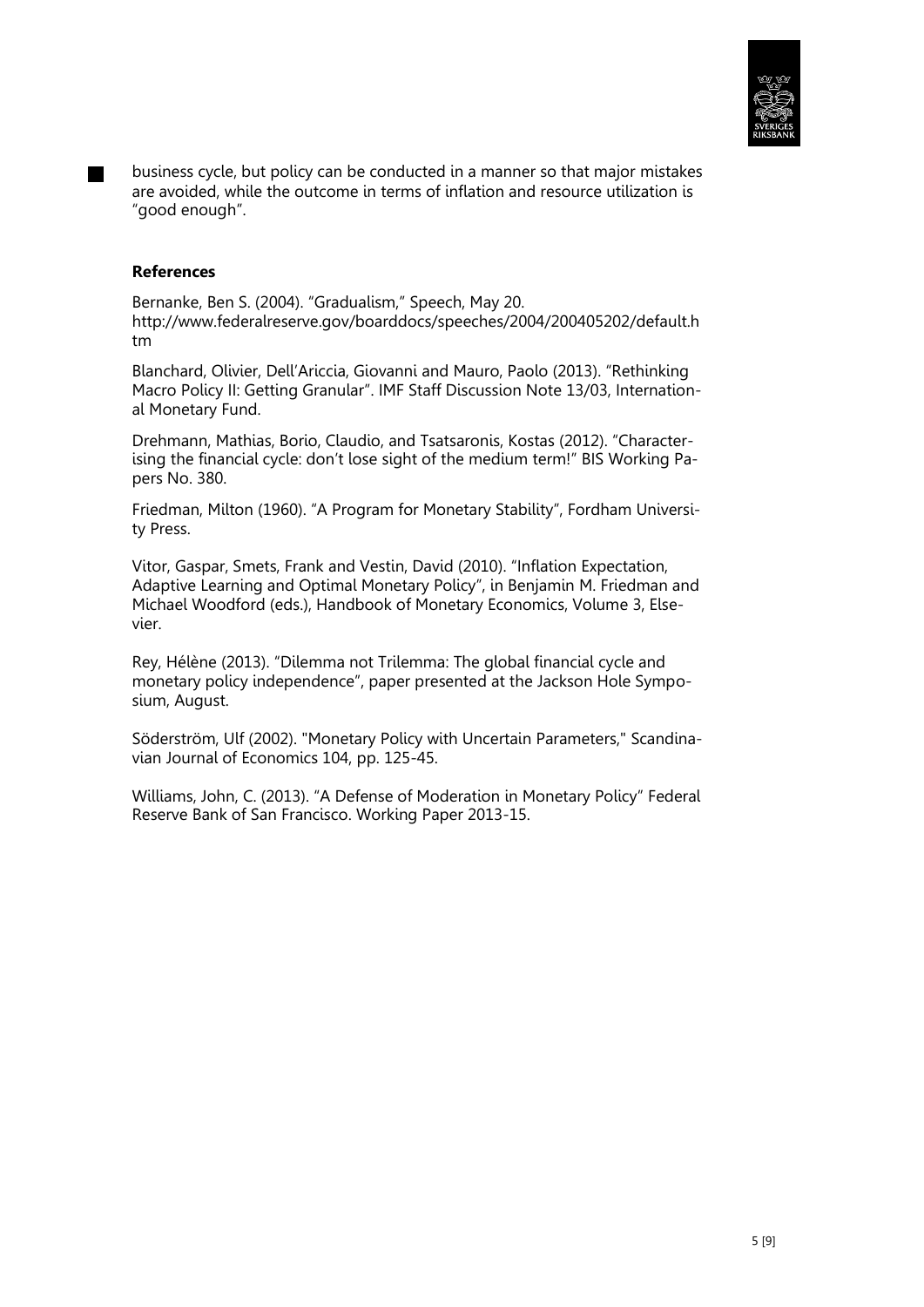

# **Figures**





Note. Inflation expectations among money market participants 1, 2 and 5 years ahead. Sources: Statistics Sweden and TNS SIFO Prospera

6 [9]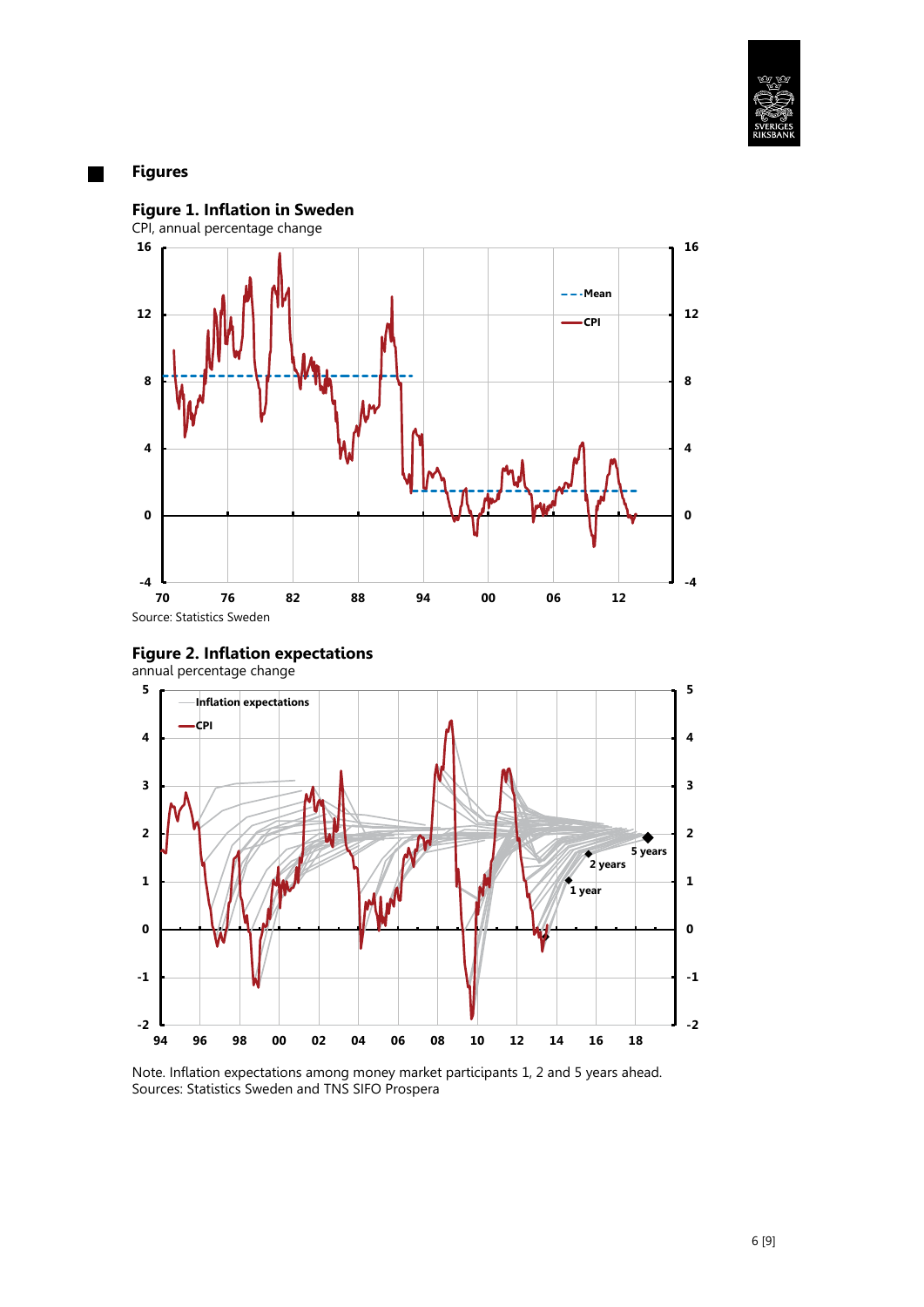



# **Figure 3. Policy rate forecast, outcome, and market expectations 2008**

Note. Repo rate, percent. Forecast refers to quarterly mean values, outcome refers to daily data. Source: Reuters EcoWin and the Riksbank



**Figure 4. Policy rate forecast, outcome, and market expectations 2009**

Note. Repo rate, percent. Forecast refers to quarterly mean values, outcome refers to daily data. Source: Reuters EcoWin and the Riksbank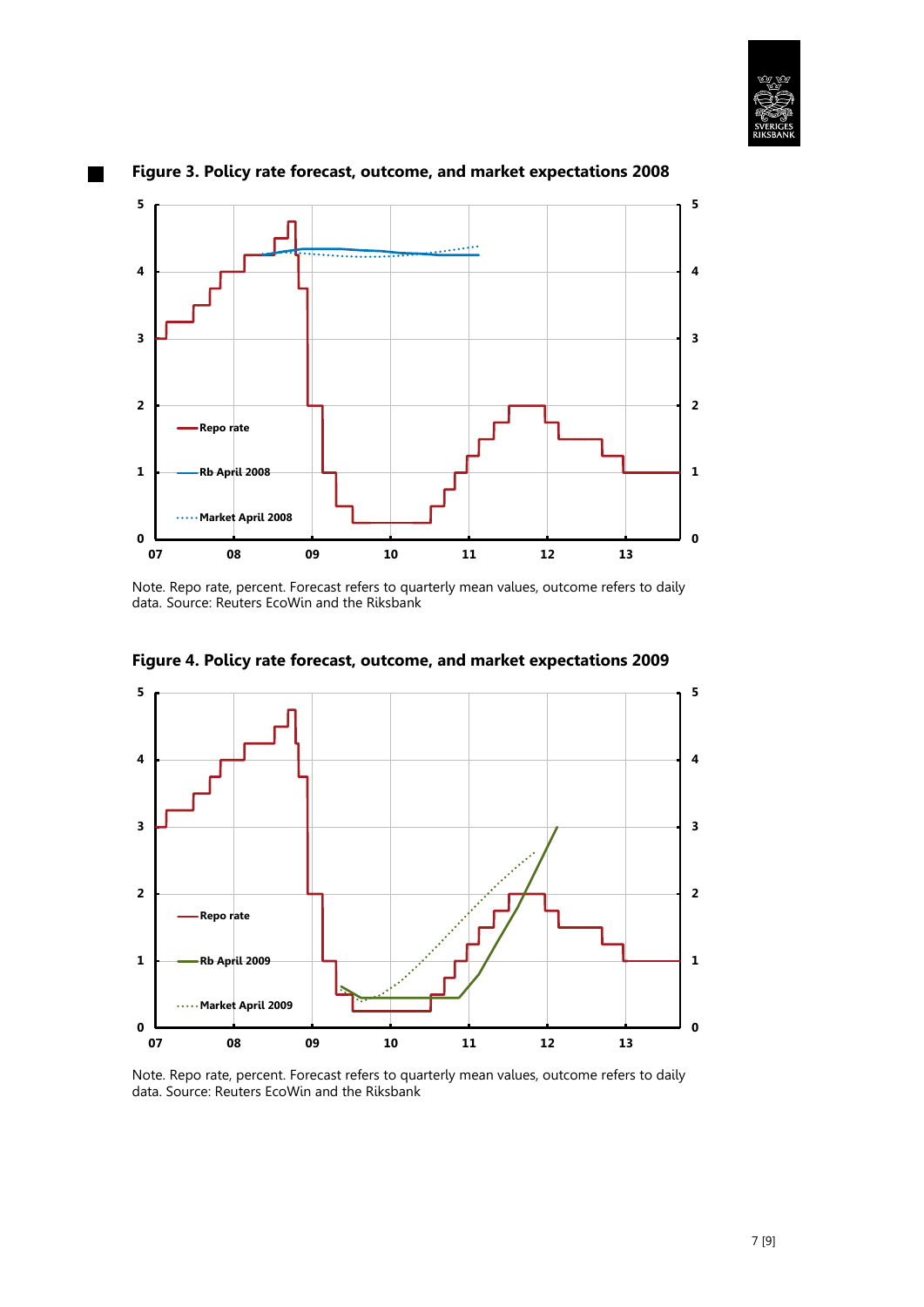



#### **Figure 4. Policy rate forecast, outcome, and market expectations 2010**

Note. Repo rate, percent. Forecast refers to quarterly mean values, outcome refers to daily data. Source: Reuters EcoWin and the Riksbank



**Figure 5. Policy rate forecast with uncertainty bands 2013**

Note. Repo rate, percent. Forecast refers to quarterly mean values, outcome refers to daily data. Uncertainty bands do not take into account a lower bound for the repo rate. Source: Reuters EcoWin and the Riksbank

8 [9]